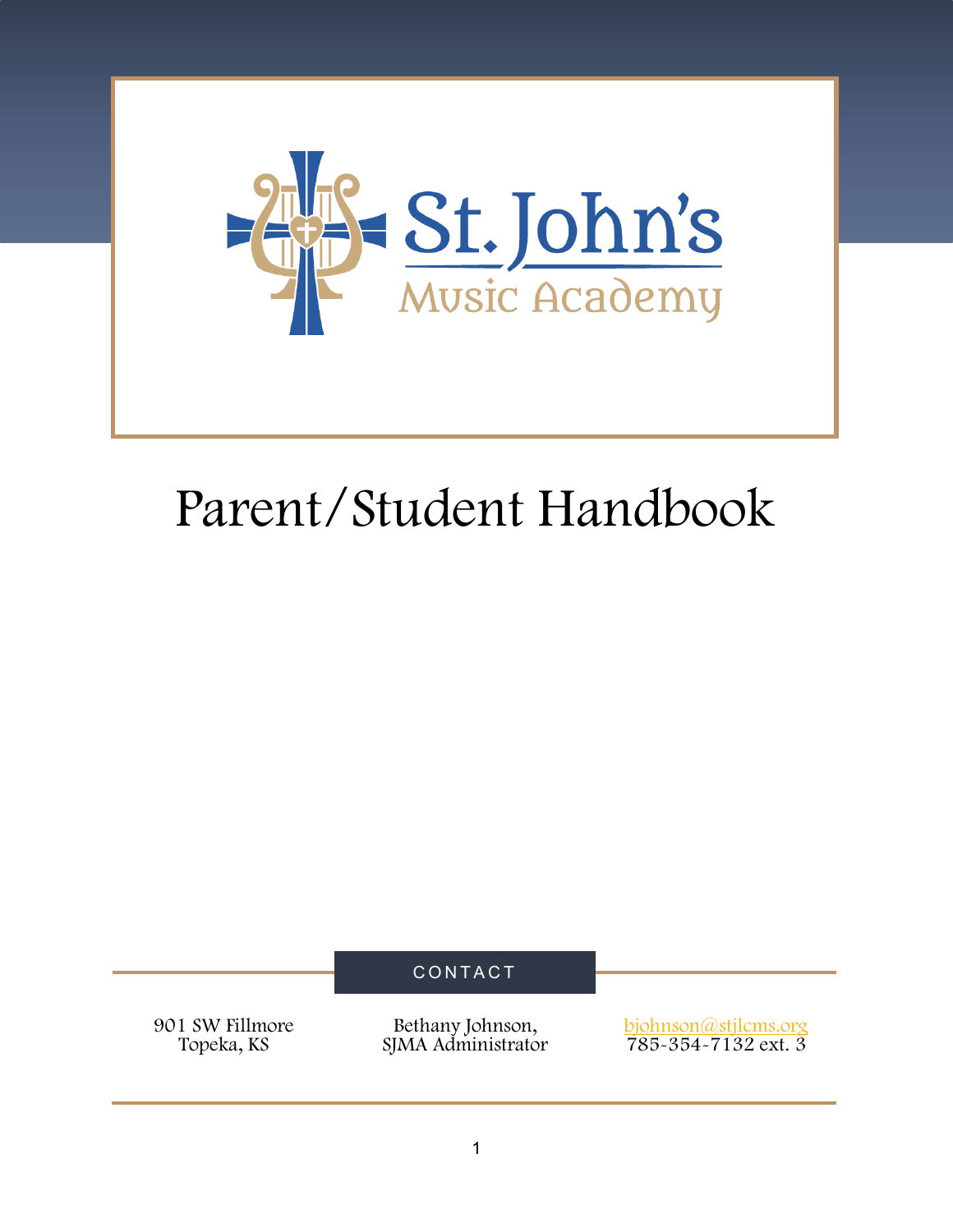# PURPOSE

St. John's Music Academy (SJMA) seeks to provide music education through studio lessons using appropriate curriculum and methodology within a Christian atmosphere and in accordance with the rich heritage of classical, Lutheran sacred music that serves the Gospel of Jesus Christ.

We believe that "next to the Word of God, the noble art of music is the greatest treasure in the world" (Martin Luther). Thus, we strive to preserve this treasure of our Church within our private music lessons, church services, communities, and homes. By doing so, we hope to **enrich** the lives of those who learn this noble art, **preserve** both God's Word and our rich heritage of Lutheran hymnody that carries it, **serve** those within the Church and community with music, and **raise up** the next generation of church musicians who will continue to serve the Church in various capacities.

|                                        | FACULTY          |                        |
|----------------------------------------|------------------|------------------------|
| Bethany Johnson (piano, organ, violin) |                  | Beverly Sparks (piano) |
| Marilynn Bahr (piano)                  |                  | Dave Bartels (trumpet) |
|                                        | GENERAL POLICIES |                        |

#### **Contact Information**

Registration forms are to be completed by students/parents at the time of initial enrollment as well as each consecutive fall. Students/parents are to notify the Administrator or teacher(s) as soon as possible regarding any changes in the contact information provided. Teachers will provide contact information at the first lesson so that families and teachers can communicate directly with each other regarding lesson matters.

#### **Teaching Locations**

All music lessons are given on SJMA's campus (901 SW Fillmore, Topeka, KS). Students will meet their teachers at the South door for admittance into the building. They will use the same doors to exit the building. Parents are invited to sit in on their student's lessons at any time, either in the Fireside room or upstairs near the library or bathrooms. If a teacher wishes to give a lesson at the student's school or another location (such as a make-up lesson at a student's or teacher's home), this arrangement must be approved by the SJMA Administrator.

#### **Studio Use**

Families may use the Fireside Room area, Luther Hall, or nursery during lessons as long as they make sure everything is kept tidy. Students are welcome to practice on the grand piano in the Fireside Room, the baby grand piano upstairs overlooking the courtyard, or the pianos in Room 204 and 207 during office hours (see below), provided that the pianos or rooms are not needed for lessons or anything else, and that students are provided with adult supervision. Students and families are expected to treat the instruments and studio space with appropriate care.

> **Office Hours (St. John's Ev. Lutheran Church): Monday-Thursday, 8:00 a.m. – 5:00 p.m. Friday, 10:00 a.m. – 2:00 p.m. Office Phone Number: 785-354-7132**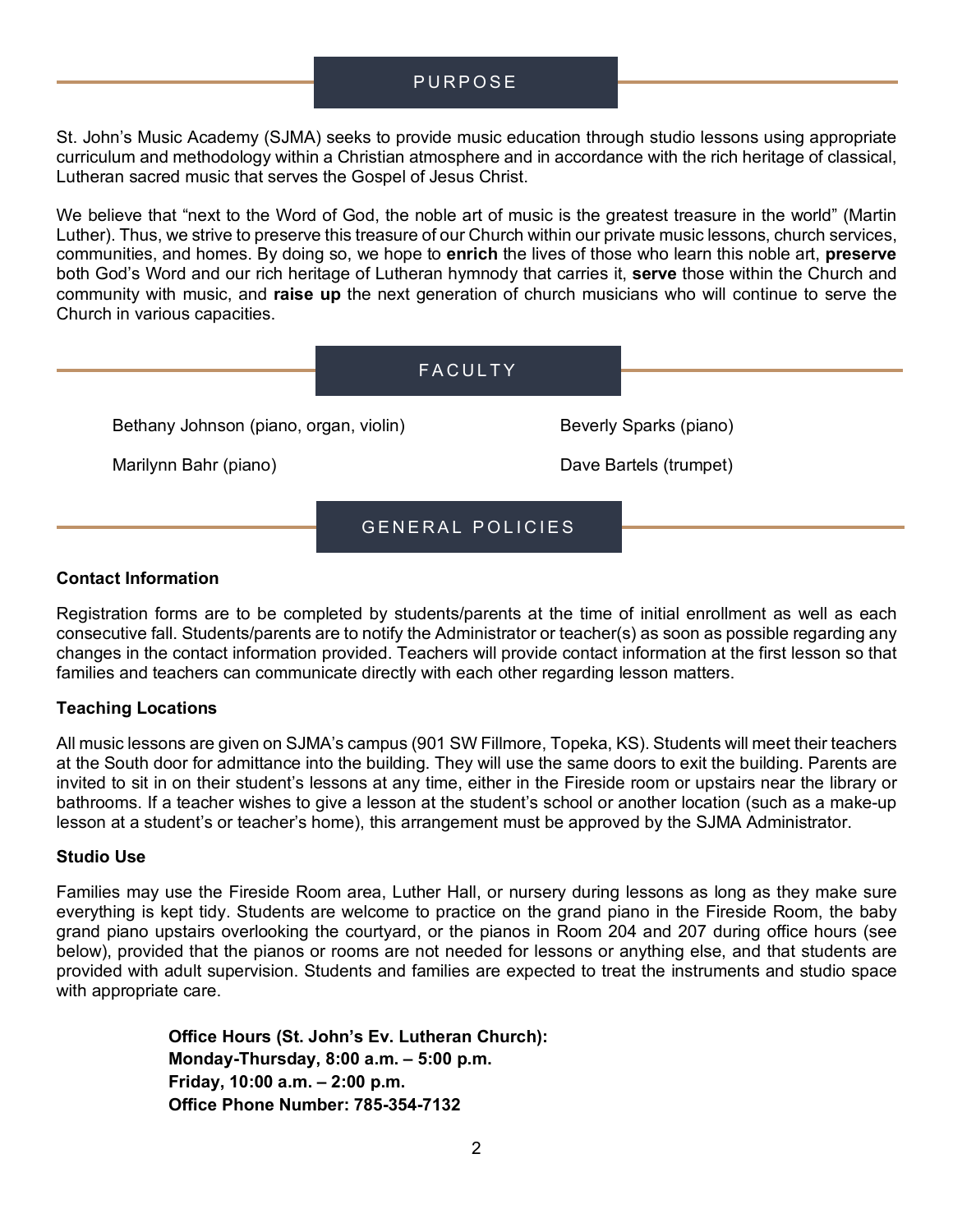## **Student Dress Code**

Students are expected to dress and present themselves in a way that is safe, non-offensive, and non-disruptive. For recitals and other performances, students are expected to dress in concert or church attire.

#### **Copyrights and Photocopying**

St. John's Music Academy abides by all copyright laws. Music scores must not be photocopied for private lesson repertoire. Students may only use photocopied scores in performance to assist in the efficiency of page turns.

#### **Photographs and Recordings**

All photos and recordings of students and/or faculty taken at St. John's Music Academy functions by its volunteers are the property of SJMA and may be used for the promotion of the music academy. Students and/or parents should communicate with the Administrator if there are concerns about publishing a student's photograph or name for promotional purposes.

# PROGRAM DESCRIPTIONS

## **Lesson Length**

Lesson length at St. John's Music Academy may be 30, 45, 60, 75, or 90 minutes. Durations of 30 or 45 minutes are most common. In determining lesson length, the teacher and the student/parent should discuss the appropriate length of duration in relation to the student's needs and abilities.

#### **Student Performance Opportunities**

Performance opportunities are vital for developing student confidence and for fostering an attitude of leadership and service. There are two recitals each year: a Christmas recital and a Spring recital. Other opportunities may arise throughout the year, such as performing at nursing homes or other community events. Students are also encouraged to play in their home churches and/or at St. John's Ev. Lutheran Church. Student participation is determined by the student and teacher.

#### **Curriculum**

SJMA music instructors use the method books/materials that will best serve the individual student's needs. Instructors also incorporate Lutheran sacred music, including hymns and liturgy, into their lessons as appropriate to the student's ability.

# MISSED LESSONS

Faculty and students may miss lessons for planned or unplanned reasons. The following guidelines describe how to handle various types of missed lessons.

#### **Faculty Absences**

**Planned Absence**: St. John's Music Academy teachers are encouraged to pursue performance and other professional opportunities that enhance their expertise as music academy teachers. There may also be certain days set aside for vacation or holiday break. If a teacher must miss a lesson for those days, he/she is responsible for notifying the Administrator and the student/parent in advance, and for scheduling a make-up lesson, if desired.

**Unplanned Absence**: If a teacher must miss a lesson due to illness, family emergency, transportation problem, etc., he/she will notify the Administrator and student/parent at the first opportunity and a make-up lesson will be scheduled.